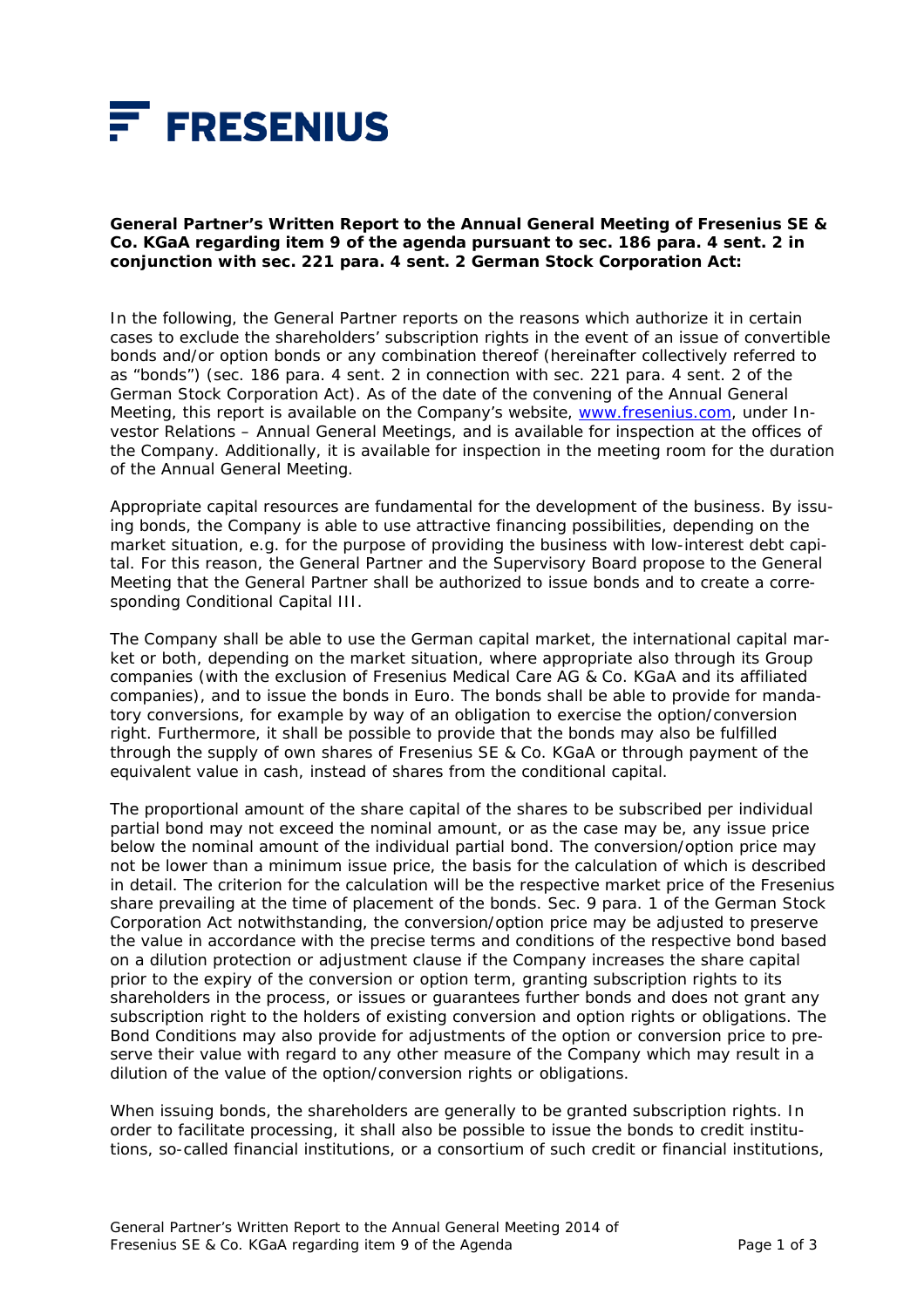- Convenience Translation -

with the obligation to offer such bonds to the shareholders for subscription in accordance with the shareholders' subscription rights (so-called indirect subscription right). In some cases, however, the General Partner shall also be authorized to exclude the subscription rights of the shareholders with the consent of the Supervisory Board. Such cases are listed in the proposal for resolution and will be described in detail below:

## *Issue price approximating the theoretical market value*

According to sec. 221 para. 4 sent. 2 of the German Stock Corporation Act, the provision in sec. 186 para. 3 sent. 4 of the German Stock Corporation Act shall apply analogously to the exclusion of subscription rights upon the issue of bonds. Placement of bonds while excluding the subscription rights of shareholders enables the Company to take advantage of favorable capital market situations in the short-term and thus to generate a significantly higher inflow of funds than in the event of an issuance upholding subscription rights. If subscription rights were granted, successful placement would be endangered or incur additional expenditure due to the uncertainty with regard to the exercise of subscription rights. Conditions which are favorable to the Company and which are as market-oriented as possible can only be fixed if the Company is not bound by them for too long during an offer period. Otherwise, a significant markdown would be required in order to ensure the attractiveness of the conditions and thus the chances for success of the respective issue throughout the offer period.

The shareholders' interests are protected by issuing the bonds at a price not significantly below the theoretical market value. The theoretical market value is to be determined on the basis of recognized actuarial methods. When setting the price, the General Partner will keep the discount on the stock exchange price as small as possible, taking into consideration the respective capital market situation. Thus, the calculated market value of a subscription right will be decreased to almost zero, so that the shareholders cannot incur any noteworthy economic disadvantage from the exclusion of subscription rights.

The dilution of the shareholders' influence is kept small because, in the case in question, the volume of subscription right exclusion is also limited. Pursuant to sec. 186 para. 3 sent. 4 of the German Stock Corporation Act, the total number of shares represented by the bonds issued without subscription rights may not exceed 10% of the respective share capital. The basis for calculating the 10% limit is the total share capital resulting from the capital increase from company funds to be resolved under agenda item 7. If, at the time the authorization is exercised, the total share capital is lower, this value shall be decisive. Any shares issued or sold from other sources in accordance with a direct or analogous application of sec. 186 para. 3 sent. 4 of the German Stock Corporation Act with an exclusion of subscription rights during the period following the resolution of the Annual General Meeting on the authorization to issue bonds until the exercise of such authorization shall be credited against such limit. Furthermore, any rights permitting or requiring the subscription of shares of the Company and issued according to a direct or analogous application of sec. 186 para. 3 sent. 4 of the German Stock Corporation Act with an exclusion of subscription rights during the period following the resolution of the Annual General Meeting on the authorization to issue bonds until the exercise of such authorization shall also be credited against such limit.

## *Elimination of fractional amounts*

The General Partner shall be authorized to exclude subscription rights for fractional amounts in order to allow for the presentation of a feasible subscription ratio. This facilitates the technical execution of issuing bonds. In the event of an exclusion of subscription rights, the bonds representing unassigned fractions would be realized either by selling them on the